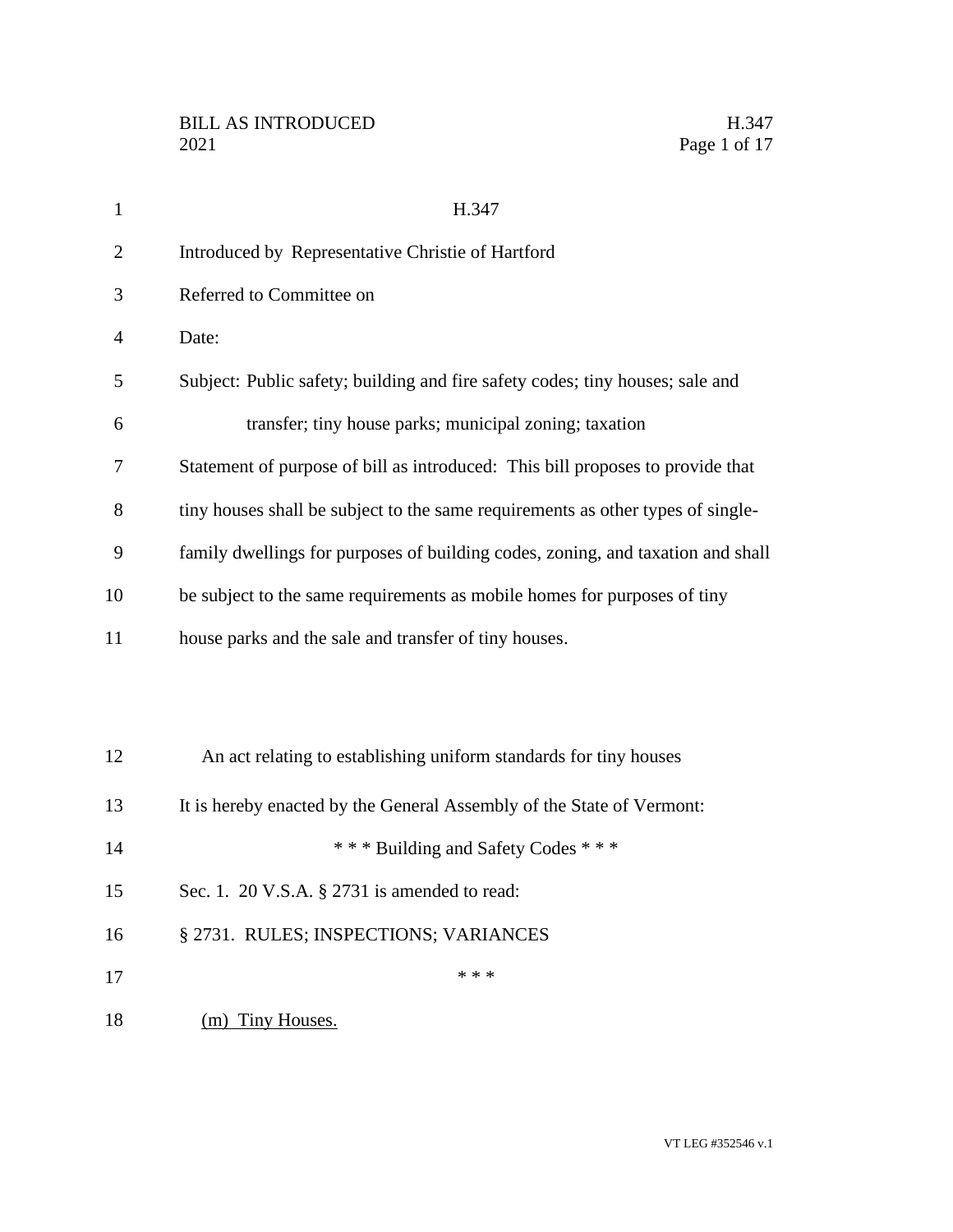## BILL AS INTRODUCED H.347<br>2021 Page 2 of 17

| $\mathbf{1}$   | (1) All codes and rules adopted by the Commissioner pursuant to this           |
|----------------|--------------------------------------------------------------------------------|
| $\overline{2}$ | section that apply to owner-occupied single-family residences shall apply to   |
| 3              | tiny houses.                                                                   |
| $\overline{4}$ | (2) As used in this section, "tiny house" means a structure intended for       |
| 5              | year-round occupancy that:                                                     |
| 6              | (A) contains facilities for sleeping, eating, cooking, and sanitation;         |
| 7              | (B) is constructed on either a permanent foundation or on a trailer or         |
| 8              | semi-trailer as those terms are defined pursuant to 23 V.S.A. $\S$ 4(40); and  |
| 9              | (C) has not more than 400 square feet of floor area, excluding any             |
| 10             | lofts.                                                                         |
| 11             | (3) A tiny house that is built on a trailer or semi-trailer shall be subject   |
| 12             | to the requirements of 23 V.S.A. §§ 371, 512, and 1222 and shall be secured to |
| 13             | the trailer or semi-trailer in a manner that is approved by the Traffic        |
| 14             | Committee as that term is defined pursuant to 19 V.S.A. $\S$ 1. The Traffic    |
| 15             | Committee may adopt rules to implement the provisions of this subdivision      |
| 16             | $(m)(3)$ and any additional highway safety requirements that it determines are |
| 17             | necessary for tiny houses that are built on trailers and semi-trailers.        |
| 18             | Sec. 2. 26 V.S.A. § 891 is amended to read:                                    |
| 19             | § 891. RULES ADOPTED BY BOARD                                                  |
| 20             | (a) The Electricians' Licensing Board created under section 901 of this title  |
| 21             | may adopt, amend, revise, and repeal rules providing reasonable standards and  |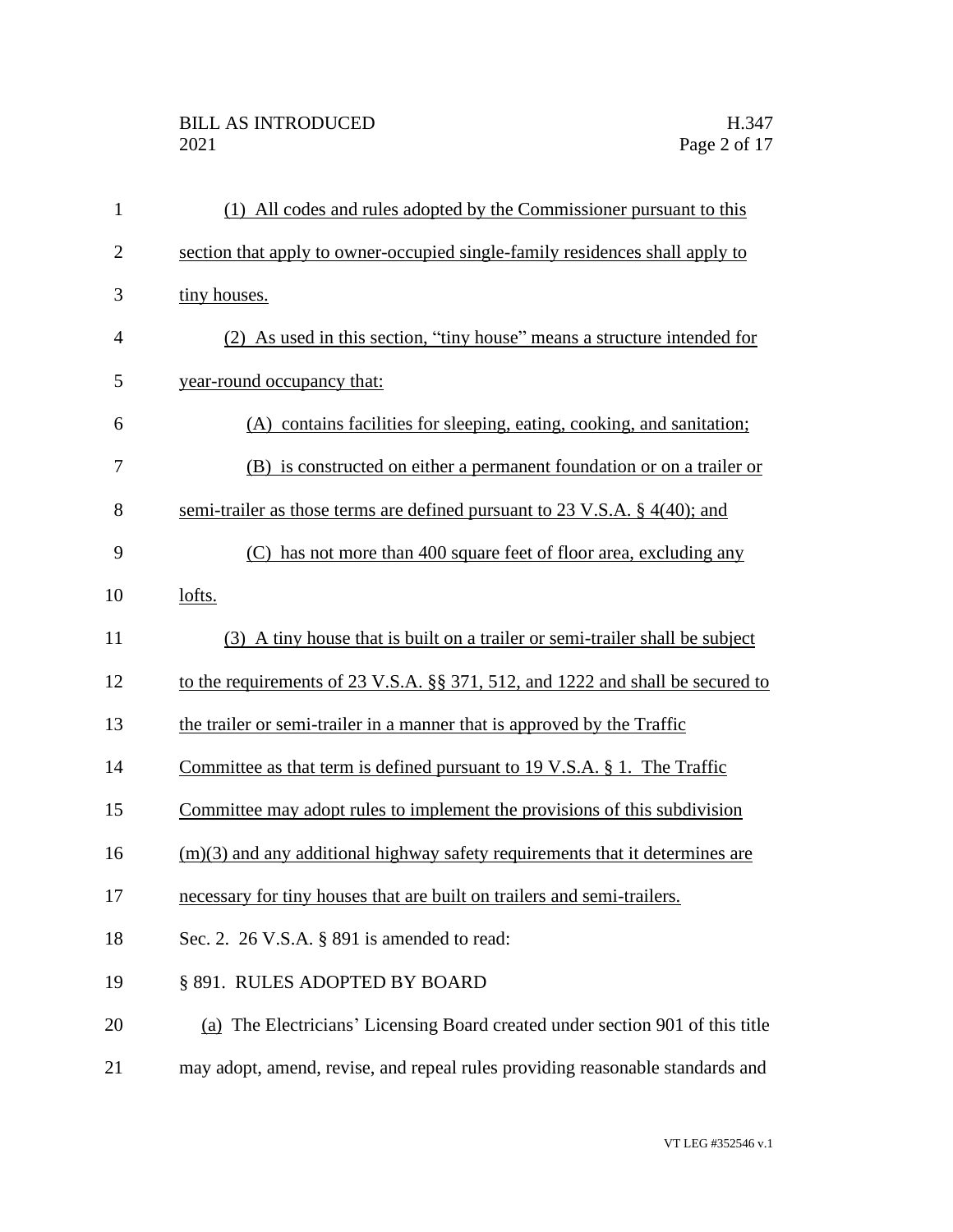| $\mathbf{1}$   | requirements applicable to any electrical installation as defined in section 881    |
|----------------|-------------------------------------------------------------------------------------|
| $\overline{2}$ | of this title, except as provided in sections 882 and 892 of this title. The Board, |
| 3              | if it finds it practicable to do so, may adopt the provisions of a nationally       |
| $\overline{4}$ | recognized electrical code under authority of this section.                         |
| 5              | (b) Rules and code provisions adopted by the Board that apply to single             |
| 6              | family dwellings shall also apply to tiny houses. The term "tiny houses" has        |
| 7              | the same meaning as in 20 V.S.A. $\S$ 2731.                                         |
| 8              | Sec. 3. 26 V.S.A. § 2173 is amended to read:                                        |
| 9              | § 2173. RULES ADOPTED BY THE BOARD                                                  |
| 10             | * * *                                                                               |
| 11             | (d) Rules and code provisions adopted by the Board that apply to single             |
| 12             | family dwellings shall also apply to tiny houses. The term "tiny houses" has        |
| 13             | the same meaning as in 20 V.S.A. $\S 2731$ .                                        |
| 14             | *** Municipal Zoning ***                                                            |
| 15             | Sec. 4. 24 V.S.A. § 3101 is amended to read:                                        |
| 16             | § 3101. BYLAWS AND ORDINANCES; PENALTIES                                            |
| 17             | * * *                                                                               |
| 18             | $(g)(1)$ A code or regulation adopted pursuant to this section that applies to      |
| 19             | single family dwellings shall also apply to tiny houses.                            |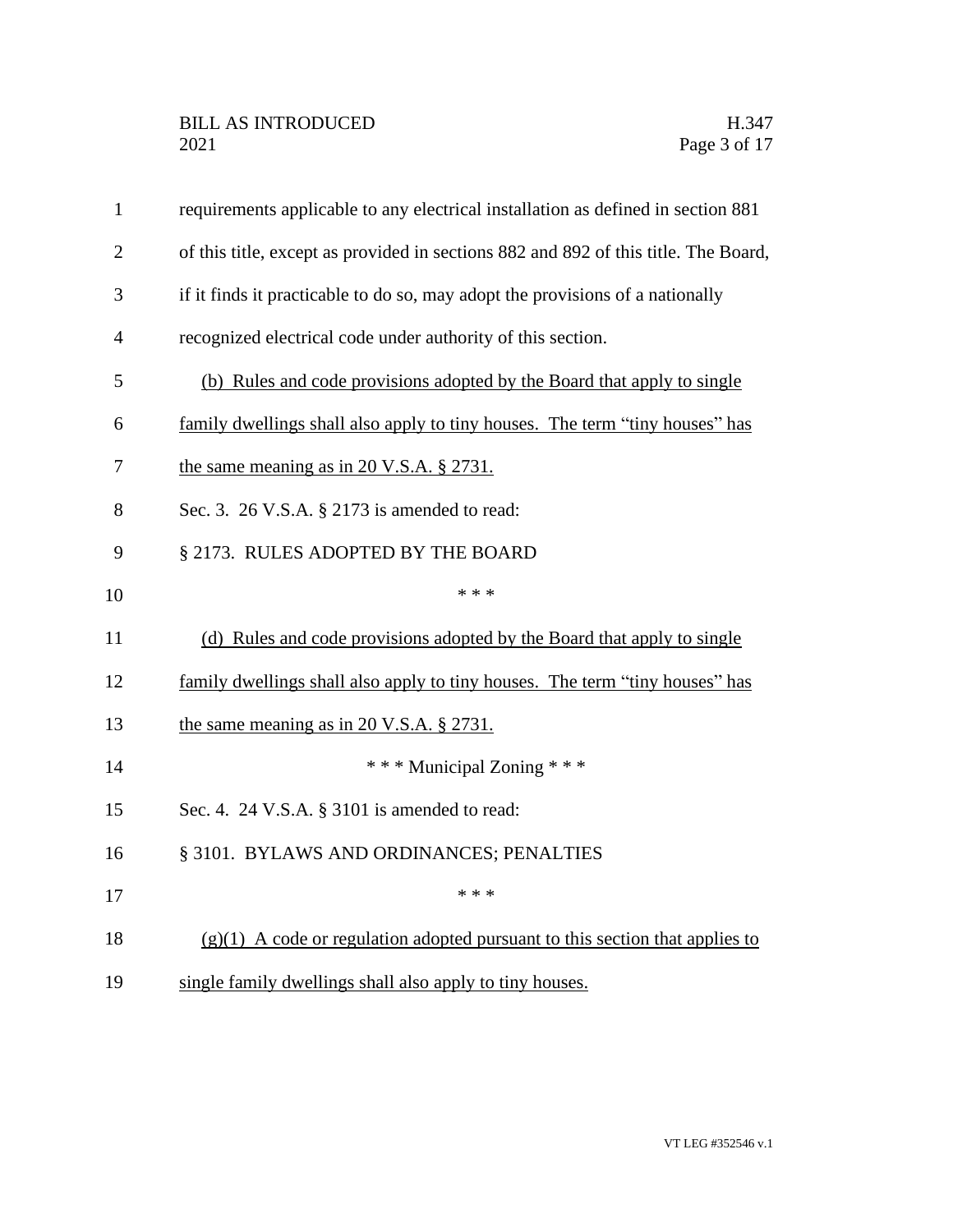| 1              | (2) No code or regulation adopted pursuant to this section shall have the   |
|----------------|-----------------------------------------------------------------------------|
| $\overline{c}$ | effect of excluding tiny houses from the municipality, except upon the same |
| 3              | terms and conditions as conventional housing is excluded.                   |
| 4              | (3) The term "tiny houses" has the same meaning as in 20 V.S.A.             |
| 5              | § 2731.                                                                     |
| 6              | Sec. 5. 24 V.S.A. §4303 is amended to read:                                 |
| 7              | §4303. DEFINITIONS                                                          |
| 8              | The following definitions shall apply throughout this chapter unless the    |
| 9              | context otherwise requires:                                                 |
| 10             | * * *                                                                       |
| 11             | (38) "Tiny house" has the same meaning as in 20 V.S.A. § 2731.              |
| 12             | Sec. 6. 24 V.S.A. $\S$ 4412 is amended to read:                             |
| 13             | § 4412. REQUIRED PROVISIONS AND PROHIBITED EFFECTS                          |
| 14             | Notwithstanding any existing bylaw, the following land development          |
| 15             | provisions shall apply in every municipality:                               |
| 16             | (1) Equal treatment of housing and required provisions for affordable       |
| 17             | housing.                                                                    |
| 18             | * * *                                                                       |
| 19             | $(B)(i)$ Except as provided in subdivisions 4414(1)(E) and (F) of this      |
| 20             | title, no bylaw shall have the effect of excluding mobile homes, modular    |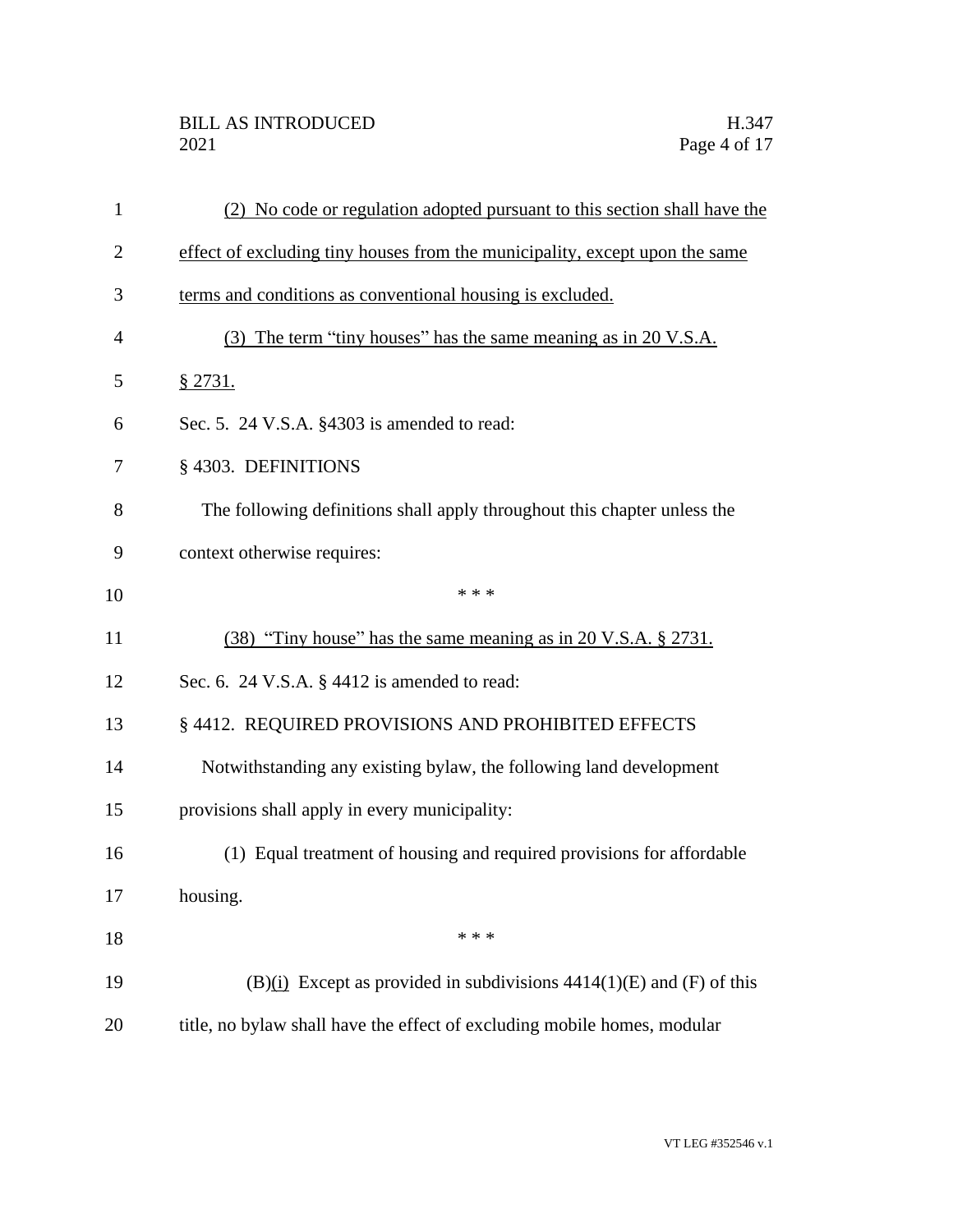| $\mathbf{1}$   | housing, or prefabricated housing, or tiny houses from the municipality, except |
|----------------|---------------------------------------------------------------------------------|
| $\overline{2}$ | upon the same terms and conditions as conventional housing is excluded.         |
| 3              | (ii) A municipality may establish specific site standards in the                |
| $\overline{4}$ | bylaws to regulate individual sites within preexisting mobile home parks and    |
| 5              | tiny house parks with regard to distances between structures and other          |
| 6              | standards as necessary to ensure public health, safety, and welfare, provided   |
| 7              | the standards do not have the effect of prohibiting the replacement of mobile   |
| 8              | homes or tiny houses on existing lots.                                          |
| 9              | (C) No bylaw shall have the effect of excluding mobile home parks               |
| 10             | or tiny house parks, as defined in 10 V.S.A. chapter 153, from the              |
| 11             | municipality.                                                                   |
| 12             | * * *                                                                           |
| 13             | (7) Nonconformities. All bylaws shall define how nonconformities will           |
| 14             | be addressed, including standards for nonconforming uses, nonconforming         |
| 15             | structures, and nonconforming lots.                                             |
| 16             | * * *                                                                           |
| 17             | (B) If a mobile home park or tiny house park, as defined in 10 V.S.A.           |
| 18             | chapter 153, is a nonconformity pursuant to a municipality's bylaws, the entire |
| 19             | mobile home park or tiny house park shall be treated as a nonconformity under   |
| 20             | those bylaws, and individual lots within the mobile home park or tiny house     |
| 21             | park shall in no event be considered nonconformities. Unless the bylaws         |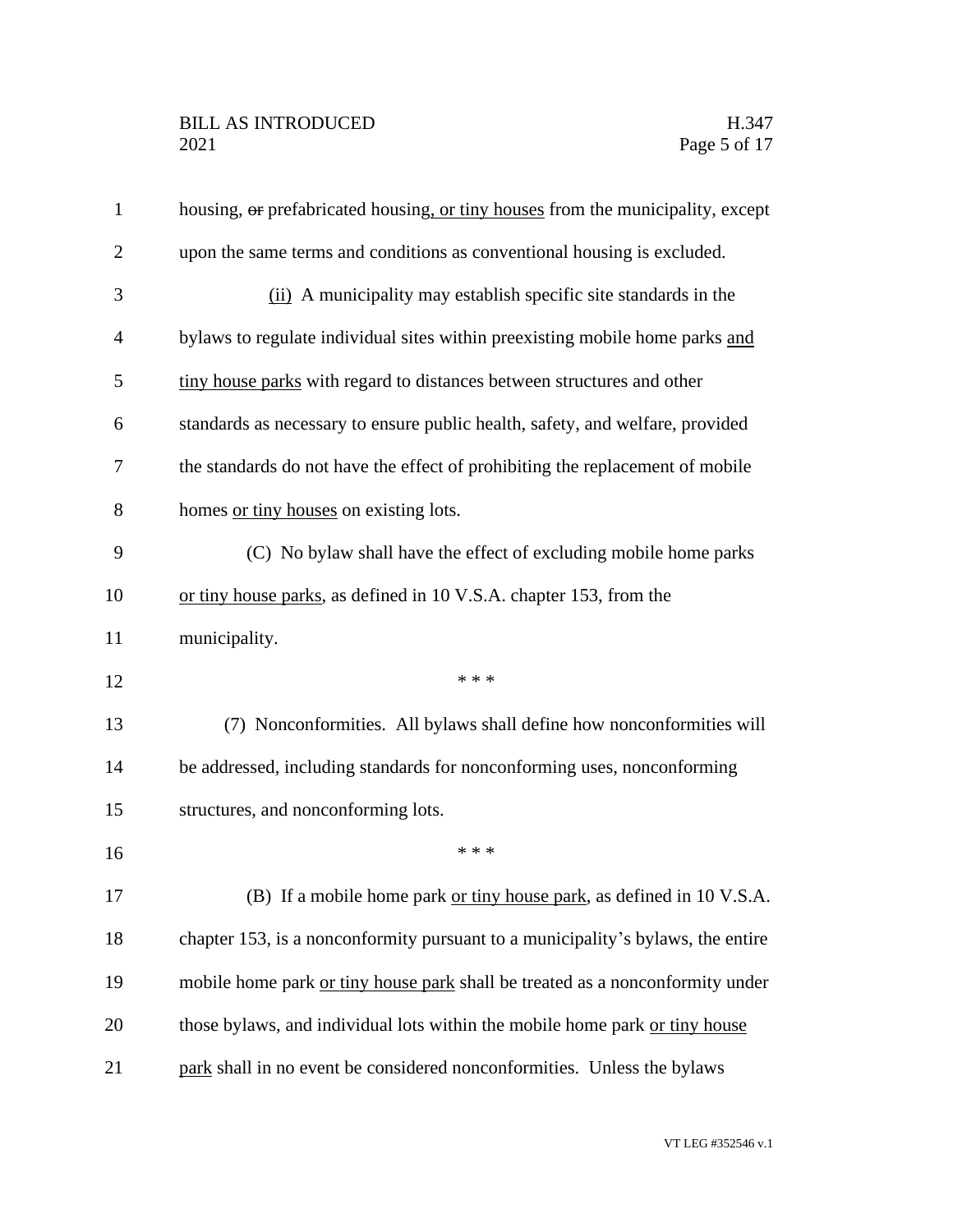| $\mathbf{1}$   | provide specific standards as described in subdivision $(1)(B)$ of this section, |
|----------------|----------------------------------------------------------------------------------|
| $\overline{2}$ | where a mobile home park or tiny house park is a nonconformity under             |
| 3              | bylaws, its status regarding conformance or nonconformance shall apply to the    |
| $\overline{4}$ | parcel as a whole, and not to any individual mobile home lot or tiny house lot   |
| 5              | within the park. An individual mobile home lot or tiny house lot that is         |
| 6              | vacated shall not be considered a discontinuance or abandonment of a             |
| 7              | nonconformity.                                                                   |
| 8              | * * *                                                                            |
| 9              | *** Purchase and Sale of Tiny Houses ***                                         |
| 10             | Sec. 7. 9 V.S.A. § 2601 is amended to read:                                      |
| 11             | § 2601. DEFINITIONS                                                              |
| 12             | (a) As used in this chapter, unless the context requires otherwise, "mobile      |
| 13             | home" means:                                                                     |
| 14             | (1) A mobile home as defined in $10$ V.S.A. $\S$ 6201.                           |
| 15             | (2) An unmotorized vehicle, other than a travel or recreational trailer,         |
| 16             | designed to be towed and designed or equipped for use as sleeping, eating, or    |
| 17             | living quarters.                                                                 |
| 18             | $(3)$ A tiny house as defined in 20 V.S.A. § 2731.                               |
| 19             | * * *                                                                            |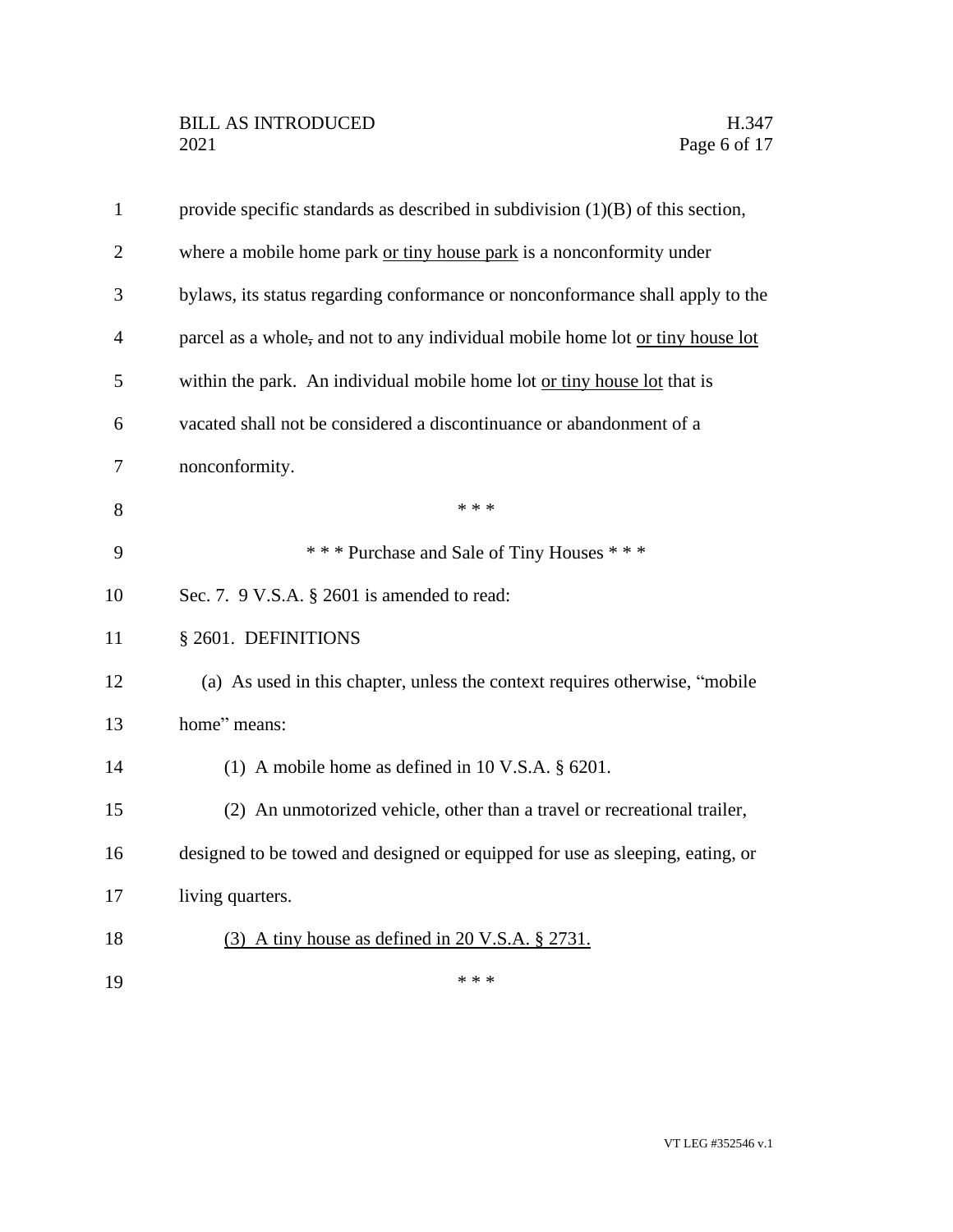| $\mathbf{1}$   | *** Tiny House Parks ***                                                           |
|----------------|------------------------------------------------------------------------------------|
| $\overline{2}$ | Sec. 8. 10 V.S.A. § 6201 is amended to read:                                       |
| 3              | § 6201. DEFINITIONS                                                                |
| 4              | As used in this chapter, unless the context requires otherwise:                    |
| 5              | * * *                                                                              |
| 6              | (5) "Leaseholder" means:                                                           |
| 7              | $(A)$ a resident lawfully occupying a mobile home owned by the park                |
| 8              | owner or;                                                                          |
| 9              | (B) the owner of a mobile home sited on a mobile home lot in a                     |
| 10             | mobile home park regardless of whether the leaseholder has actual possession       |
| 11             | of a written lease; or                                                             |
| 12             | (C) the owner of a tiny house sited on a tiny house lot in a tiny house            |
| 13             | park regardless of whether the leaseholder has actual possession of a written      |
| 14             | lease.                                                                             |
| 15             | * * *                                                                              |
| 16             | (7) "Mobile home park owner" or "park owner" means the owners,                     |
| 17             | operators, officers, or managing agents of a mobile home park as well as any       |
| 18             | person acting through any corporate or other device who has the practical          |
| 19             | authority to establish rules, policies, or other requirements for the operation of |
| 20             | the mobile home park. The term shall not include a stockholder for a               |
| 21             | corporation owning stock in a mobile home park unless such stockholder has a       |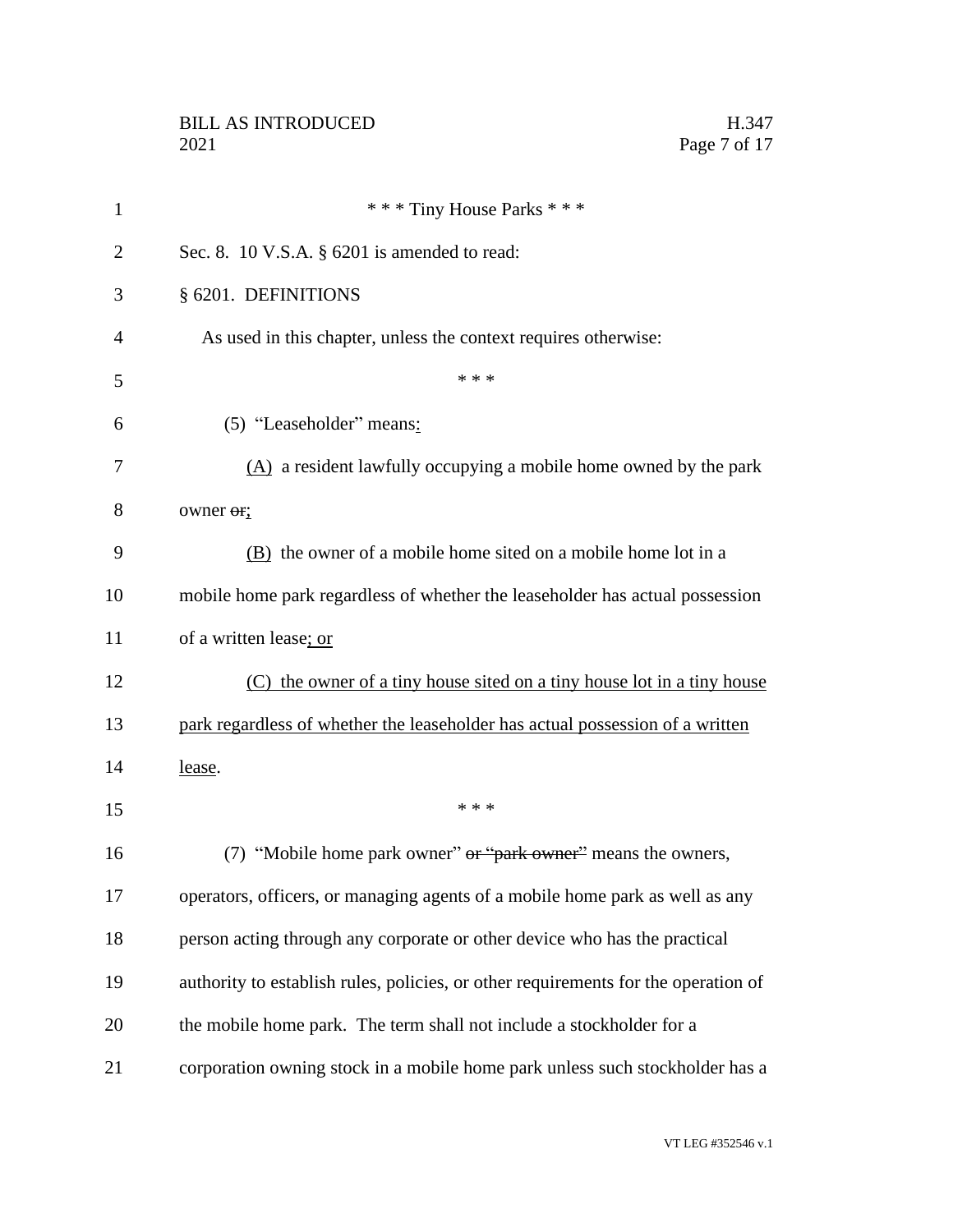## BILL AS INTRODUCED H.347<br>2021 Page 8 of 17

| $\mathbf{1}$   | controlling interest in the corporation and has the practical authority to       |
|----------------|----------------------------------------------------------------------------------|
| $\overline{2}$ | establish rules, policies, or other requirements for the operation of the mobile |
| 3              | home park.                                                                       |
| $\overline{4}$ | * * *                                                                            |
| 5              | (13) "Park owner" means a mobile home park owner or a tiny house                 |
| 6              | park owner.                                                                      |
| 7              | $(14)$ "Tiny house" has the same meaning as in 20 V.S.A. § 2731.                 |
| 8              | $(15)(A)$ "Tiny house park" means any parcel of land under single or             |
| 9              | common ownership or control that contains, or is designed, laid out, or adapted  |
| 10             | to accommodate, four or more tiny houses.                                        |
| 11             | (B) "Tiny house park" does not mean:                                             |
| 12             | (i) premises used solely for storage or display of tiny houses; or               |
| 13             | (ii) a parcel of land used solely on a seasonal basis for vacation or            |
| 14             | recreational mobile homes.                                                       |
| 15             | (16) "Tiny house park owner" means an owner, operator, officer, or               |
| 16             | managing agent of a mobile home park as well as a person acting through any      |
| 17             | corporate or other device that has the practical authority to establish rules,   |
| 18             | policies, or other requirements for the operation of the tiny house park. The    |
| 19             | term shall not include a stockholder for a corporation owning stock in a tiny    |
| 20             | house park unless the stockholder has a controlling interest in the corporation  |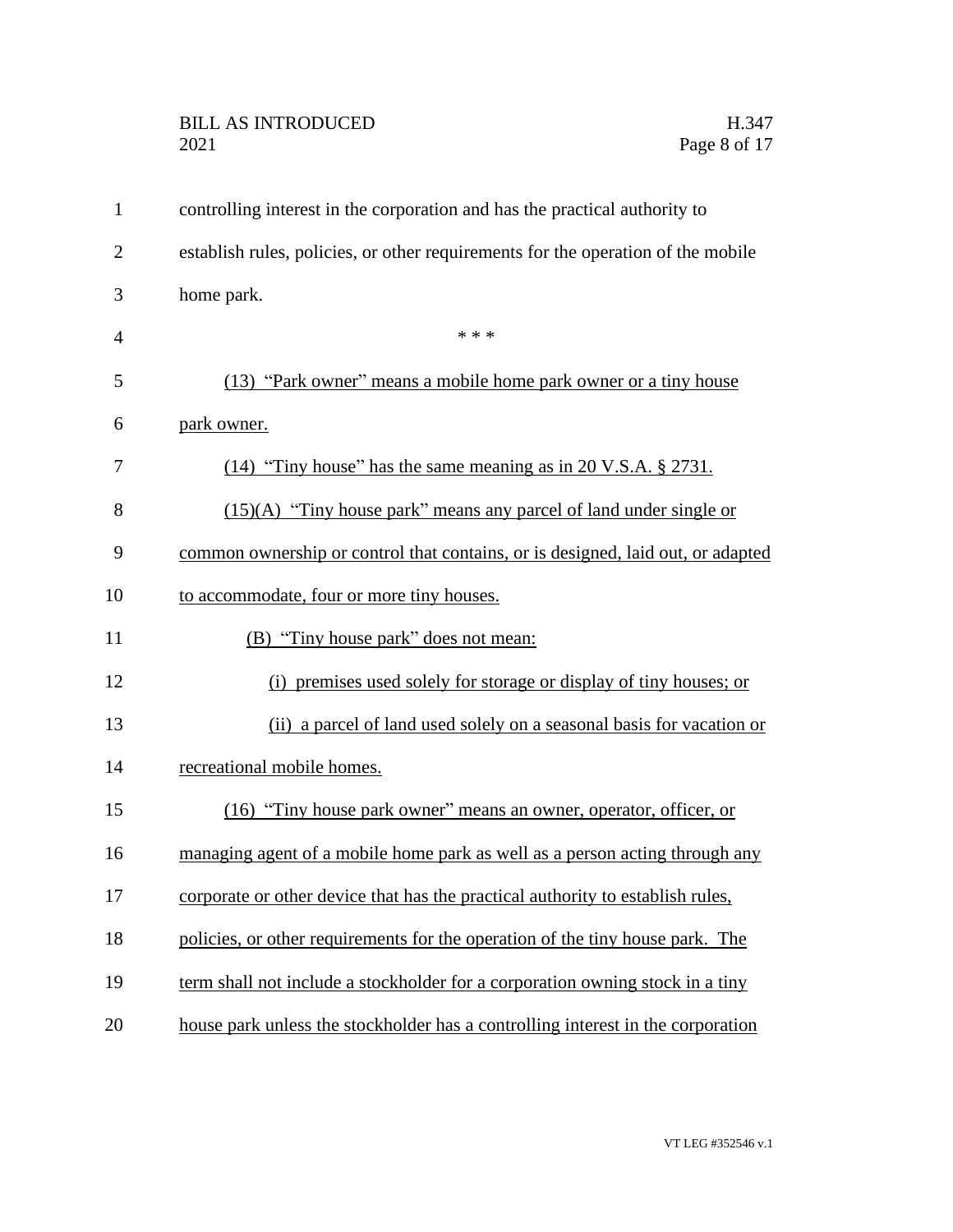| $\mathbf{1}$   | and has the practical authority to establish rules, policies, or other requirements |
|----------------|-------------------------------------------------------------------------------------|
| $\overline{2}$ | for the operation of the tiny house park.                                           |
| 3              | (17) "Tiny house park resident" means an individual, individuals, or                |
| 4              | family who occupies a tiny house on a permanent or temporary basis in a tiny        |
| 5              | house park.                                                                         |
| 6              | Sec. 9. 10 V.S.A. § 6206 is added to read:                                          |
| 7              | § 6206. TINY HOUSE PARKS                                                            |
| 8              | The provisions of this chapter shall apply to tiny house parks, tiny house          |
| 9              | park owners, tiny house park residents, and leaseholders in tiny house parks in     |
| 10             | the same manner that they do to mobile home parks, mobile home park                 |
| 11             | owners, mobile home park residents, and leaseholders in mobile home parks.          |
| 12             | *** Taxation of Tiny Houses ***                                                     |
| 13             | Sec. 10. 32 V.S.A. § 5079 is amended to read:                                       |
| 14             | § 5079. SALE OR TRANSFER OF MOBILE HOMES OR TINY HOUSES;                            |
| 15             | <b>COLLECTION OF TAXES</b>                                                          |
| 16             | (a) A transfer of ownership of a mobile home <u>or a tiny house as defined in</u>   |
| 17             | $20$ V.S.A. § 2731 shall be made pursuant to the requirements set forth in          |
| 18             | 9 V.S.A. chapter 72.                                                                |
| 19             | * * *                                                                               |
| 20             | (d) A mobile home or a tiny house removed from a town without a mobile              |
| 21             | home or a tiny house uniform bill of sale endorsed by the clerk of the              |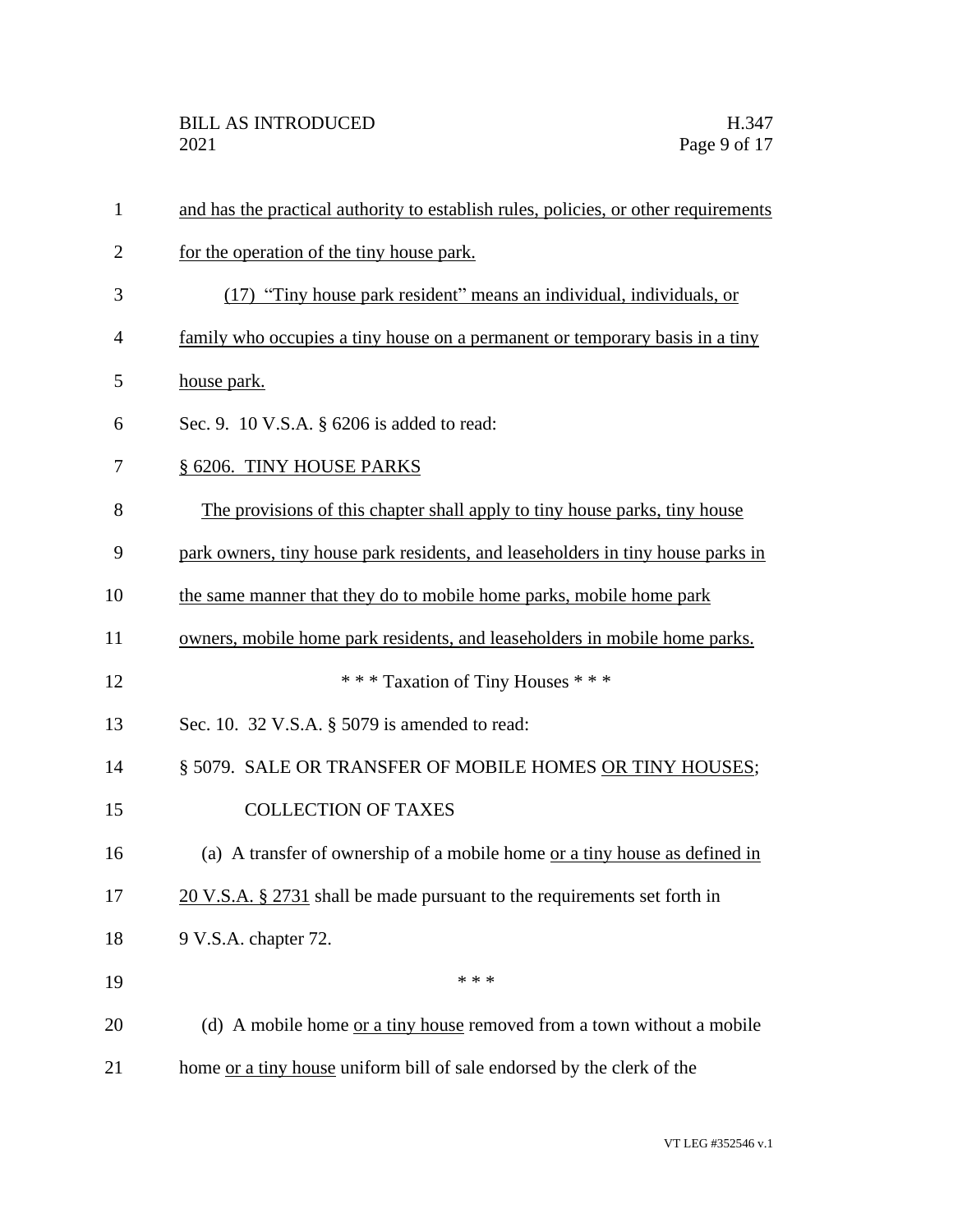| $\mathbf{1}$   | municipality where the mobile home or the tiny house was located as required               |
|----------------|--------------------------------------------------------------------------------------------|
| $\overline{2}$ | by 9 V.S.A. § 2602 may be taken into possession by any sheriff, deputy                     |
| 3              | sheriff, constable, or police officer, or by the treasurer or tax collector of the         |
| $\overline{4}$ | town in which the mobile home or the tiny house was last listed if known, or               |
| 5              | by the Commissioner of Taxes if that town is unknown. A mobile home or a                   |
| 6              | tiny house taken into possession under this section shall be in the constructive           |
| $\tau$         | custody of the official, who shall control the use and movement of the mobile              |
| 8              | home or the tiny house. In taking possession, the authorized officer may                   |
| 9              | proceed without judicial process only in the event that the taking of possession           |
| 10             | can be done without breach of the peace. Proceedings for collection of the                 |
| 11             | taxes assessed against and due with respect to the mobile home or the tiny                 |
| 12             | house shall then be conducted in accordance with subchapter 9 of chapter 133               |
| 13             | of this title.                                                                             |
| 14             | (e) Taxes assessed against a mobile home or a tiny house shall be                          |
| 15             | considered due for purposes of this section as of the date of removal of the               |
| 16             | mobile home or the tiny house from the town in which the mobile home or the                |
| 17             | tiny house was last listed, and the owner shall be liable for fees provided for in         |
| 18             | section 1674 of this title from the date of removal.                                       |
| 19             | (f) The treasurer or tax collector of any town from which a mobile home $or$               |
| 20             | a tiny house is removed without an endorsed mobile home or tiny house                      |
| 21             | uniform bill of sale as required by $9 \text{ V.S.A. }$ \$ 2602(b) may notify the Director |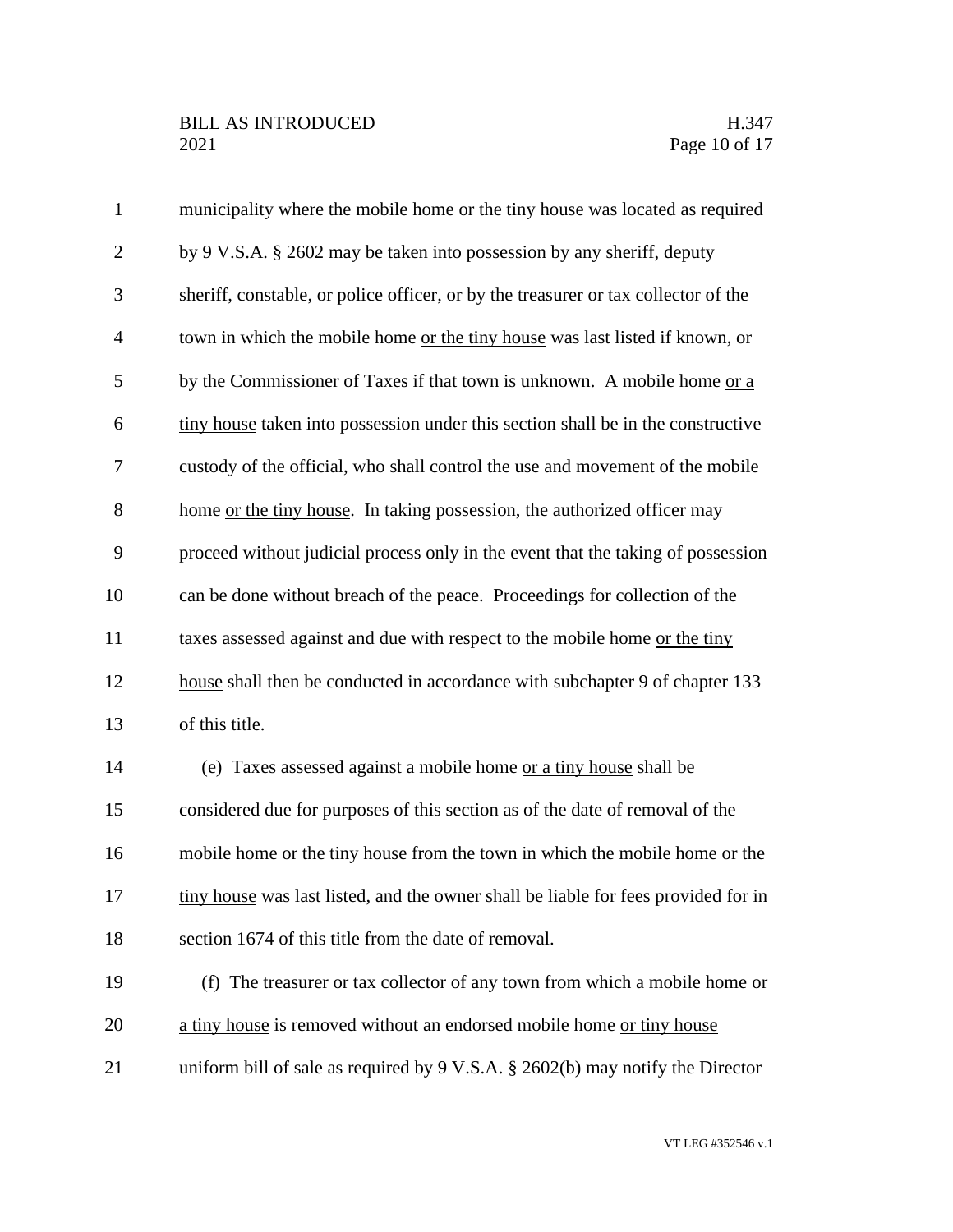| $\mathbf{1}$   | of Property Valuation and Review of the removal giving a description of the        |
|----------------|------------------------------------------------------------------------------------|
| $\overline{2}$ | mobile home by serial or other number if known. If the Director is notified of     |
| 3              | the seizure of a mobile home or a tiny house as provided in subsection (d) of      |
| $\overline{4}$ | this section, he or she the Director shall immediately notify the treasurer or tax |
| 5              | collector of the town, if known, in which the mobile home or the tiny house        |
| 6              | was last listed on the grand list.                                                 |
| 7              | (g) Taxes lawfully assessed upon a mobile home or a tiny house shall               |
| 8              | attach as a lien on the mobile home or the tiny house as provided in section       |
| 9              | 5061 of this title.                                                                |
| 10             | Sec. 11. 32 V.S.A. § 5259 is amended to read:                                      |
| 11             | § 5259. MUNICIPALITY MAY ACQUIRE LAND ON TAX SALE                                  |
| 12             | By the act of its mayor or selectboard, when a tax warrant is extended on          |
| 13             | any land in this State, the city or town by which the tax is assessed may          |
| 14             | become the purchaser at the tax sale thereof, if a bid not equal to the tax and    |
| 15             | costs is made at such sale. When a tax warrant is extended on a mobile home        |
| 16             | or a tiny house located in a mobile home or a tiny house park in proceedings       |
| 17             | initiated after notice pursuant to 10 V.S.A. $\S$ 6248(c), the municipality may    |
| 18             | purchase the mobile home or the tiny house or may sell the mobile home or the      |
| 19             | tiny house to the highest bidder at the sale, although the bid is less than the    |
| 20             | taxes and costs due the municipality. If there is a release or a potential release |
| 21             | of a hazardous substance, as defined in 10 V.S.A. § 6602(16), upon land that a     |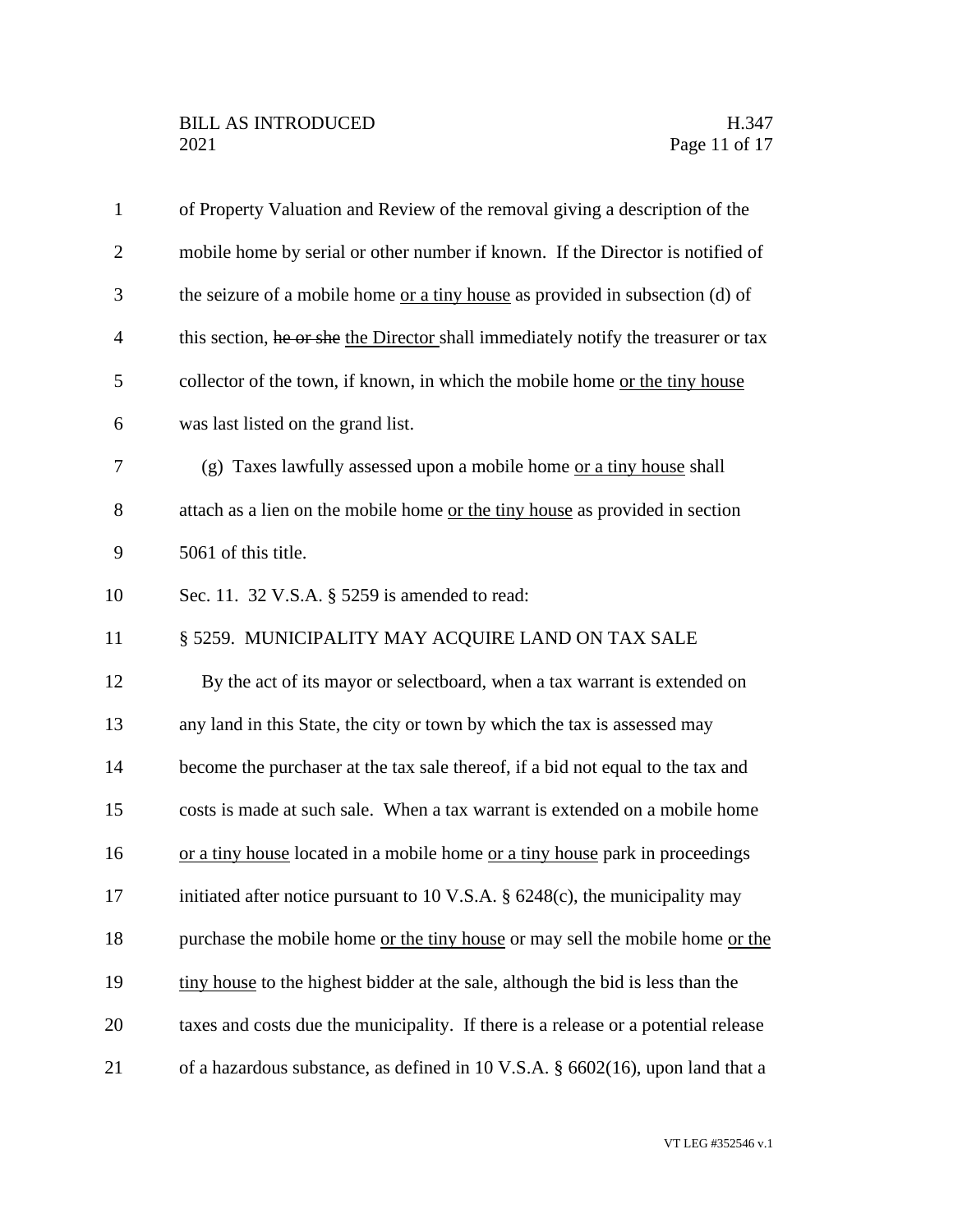| $\mathbf{1}$   | municipality purchases at tax sale, the municipality shall have the right, prior   |
|----------------|------------------------------------------------------------------------------------|
| $\overline{2}$ | to the expiration of the redemption period, to enter onto the land for the         |
| 3              | purpose of assessing and remediation on the land.                                  |
| $\overline{4}$ | Sec. 12. 32 V.S.A. § 5252(a) is amended to read:                                   |
| 5              | (a) When the collector of taxes of a town or of a municipality within it has       |
| 6              | for collection a tax assessed against real estate in the town and the taxpayer is  |
| 7              | delinquent, the collector may extend a warrant on such land. If a collector        |
| 8              | receives notice from a mobile home or tiny house park owner pursuant to            |
| 9              | 10 V.S.A. § 6248(c), the collector shall, within 15 days after the notice,         |
| 10             | commence tax sale proceedings to hold a tax sale within 60 days after the          |
| 11             | notice. If the collector fails to initiate such proceedings, the town may initiate |
| 12             | tax sale proceedings only after complying with 10 V.S.A. $\S$ 6249(f). If the tax  |
| 13             | collector extends the warrant, the collector shall:                                |
| 14             | * * *                                                                              |
| 15             | Sec. 13. 32 V.S.A. § 5401 is amended to read:                                      |
| 16             | § 5401. DEFINITIONS                                                                |
| 17             | As used in this chapter:                                                           |
| 18             | * * *                                                                              |
| 19             | (7) "Homestead":                                                                   |
| 20             | * * *                                                                              |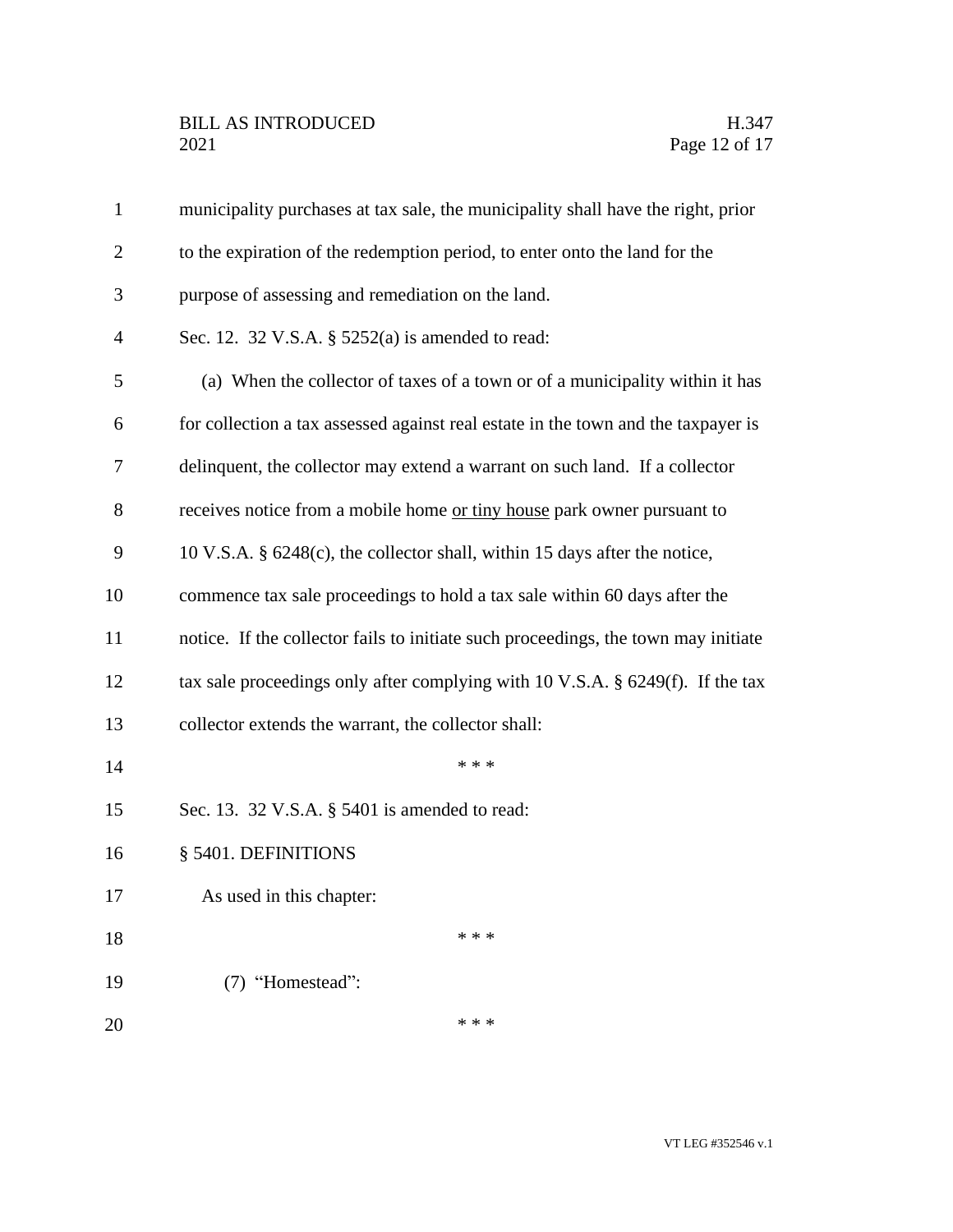## BILL AS INTRODUCED H.347<br>2021 Page 13 of 17

| $\mathbf{1}$   | (C) A homestead may consist of a part of a multi-dwelling or multi-                |
|----------------|------------------------------------------------------------------------------------|
| $\overline{2}$ | purpose building, including cooperative property occupied as a permanent           |
| 3              | residence by a member of a cooperative housing corporation incorporated            |
| $\overline{4}$ | under 11 V.S.A. chapter 14. A mobile home or a tiny house as defined in            |
| 5              | 20 V.S.A. § 2731 may constitute a principal dwelling for purposes of this          |
| 6              | chapter.                                                                           |
| 7              | * * *                                                                              |
| 8              | Sec. 14. 32 V.S.A. § 5813(j) is amended to read:                                   |
| 9              | (j) The statutory purpose of the Vermont qualified sale of a mobile home or        |
| 10             | a tiny house park credit in section 5828 of this title is to encourage sales of    |
| 11             | mobile home <u>or tiny house</u> parks to a group composed of a majority of the    |
| 12             | mobile home or the tiny house park leaseholders, or to a nonprofit organization    |
| 13             | that represents such a group, and, in doing so, to provide stability to the        |
| 14             | inhabitants of such mobile home or tiny house parks.                               |
| 15             | Sec. 15. 32 V.S.A. § 5828 is amended to read:                                      |
| 16             | § 5828. MOBILE HOME OR TINY HOUSE PARK SALE; CAPITAL GAIN                          |
| 17             | <b>CREDIT</b>                                                                      |
| 18             | A taxpayer of this State shall receive a credit against the tax imposed under      |
| 19             | section 5822 or 5832 of this title for a qualified sale of a mobile home or a tiny |
| 20             | house park. The credit shall be in the amount of seven percent of the              |
| 21             | taxpayer's gain subject to federal income tax for the taxable year. Credit in      |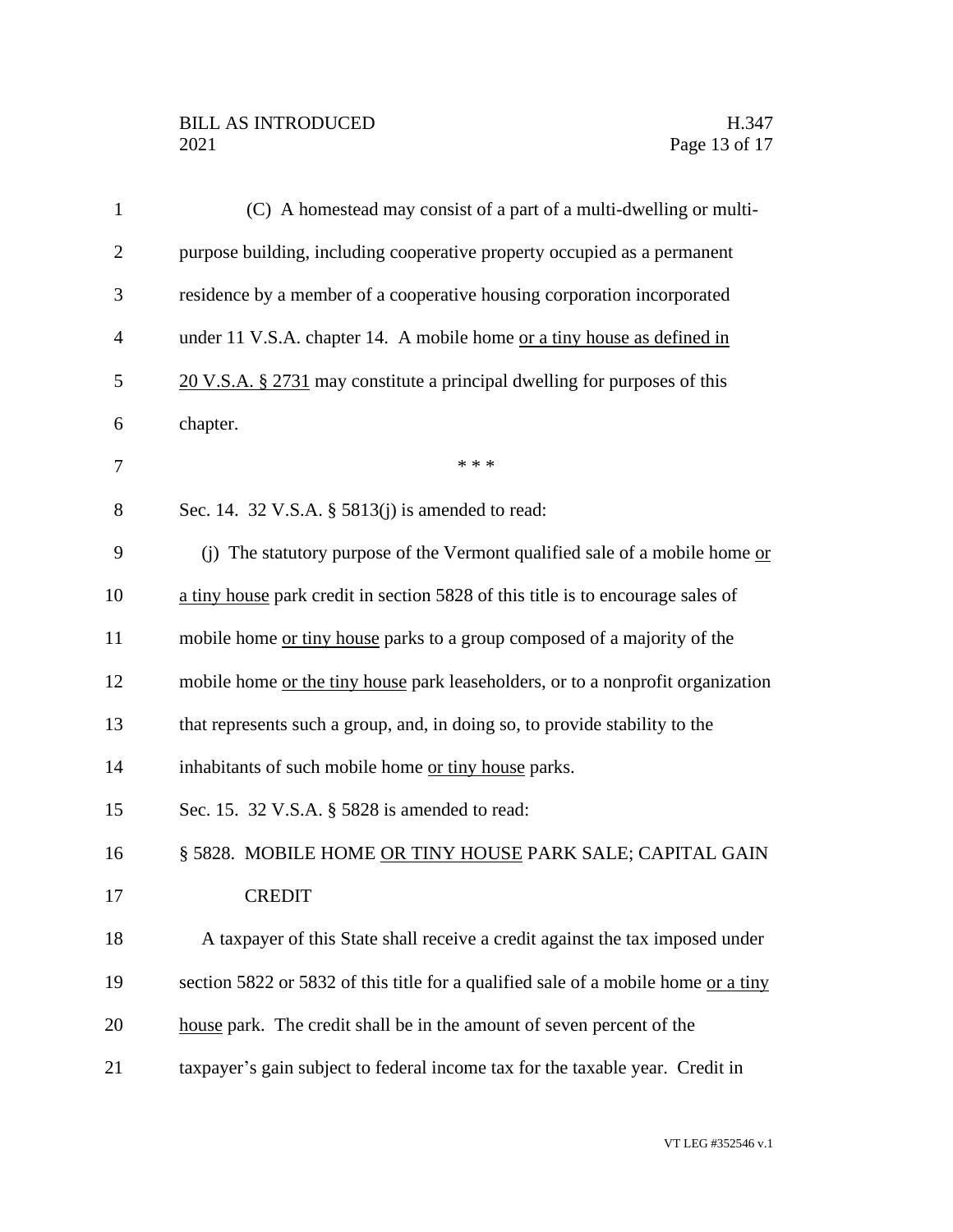| $\mathbf{1}$   | excess of the taxpayer's tax liability for the taxable year may be carried           |
|----------------|--------------------------------------------------------------------------------------|
| $\overline{2}$ | forward for credit in the next succeeding three taxable years. "Qualified sale       |
| 3              | of a mobile home <u>or a tiny house</u> park" means the land comprising a mobile     |
| $\overline{4}$ | home <u>or a tiny house</u> park that is transferred in a single purchase to a group |
| 5              | composed of a majority of the mobile home or a tiny house park leaseholders          |
| 6              | as defined in 10 V.S.A. $\S$ 6242(a), or to a nonprofit organization that represents |
| 7              | such a group.                                                                        |
| 8              | Sec. 16. 32 V.S.A. § 6066 is amended to read:                                        |
| 9              | § 6066. COMPUTATION OF PROPERTY TAX CREDIT                                           |
| 10             | * * *                                                                                |
| 11             | (d) The owner of a mobile home <u>or a tiny house as defined in 20 V.S.A.</u>        |
| 12             | $\S 2731$ that is sited on a lot not owned by the homeowner may include an           |
| 13             | amount determined under subdivision $6061(7)$ of this title as allocable rent        |
| 14             | paid on the lot with the amount of property taxes paid by the homeowner on           |
| 15             | the home for the purpose of computation of credits under subdivision $(a)(3)$ of     |
| 16             | this section, unless the homeowner has included in the claim an amount of            |
| 17             | property tax on common land under the provisions of subsection (e) of this           |
| 18             | section.                                                                             |
| 19             | (e) Property taxes paid by a cooperative, not including a mobile home or             |
| 20             | tiny house park cooperative, allocable to property used as a homestead, shall        |
| 21             | be attributable to the co-op member for the purpose of computing the property        |

VT LEG #352546 v.1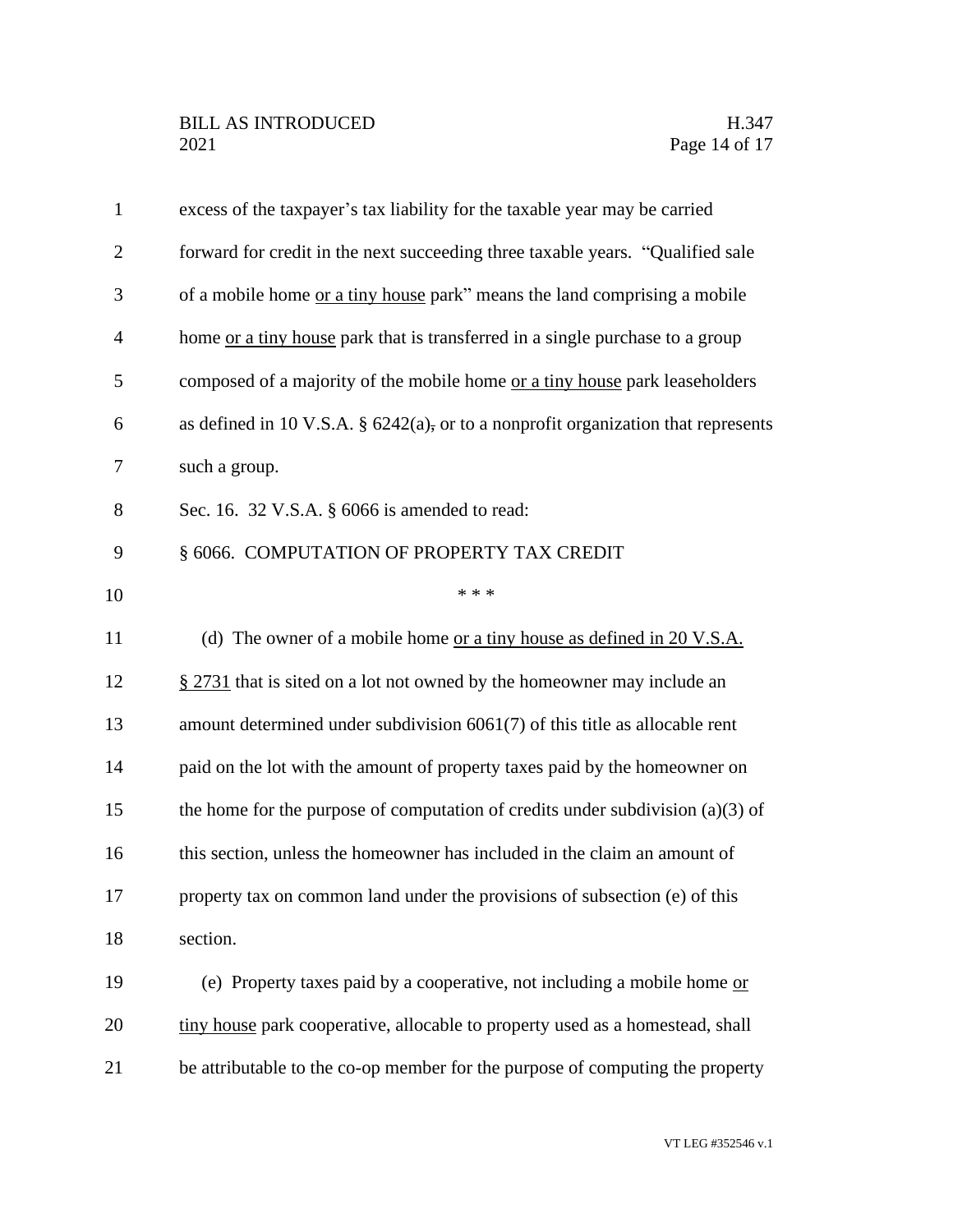| $\mathbf{1}$   | tax liability credit of the co-op member under this section. Property owned by  |
|----------------|---------------------------------------------------------------------------------|
| $\overline{2}$ | a cooperative declared as a homestead may only include the homestead and a      |
| 3              | pro rata share of any common land owned or leased by the cooperative, not to    |
| $\overline{4}$ | exceed the two-acre housesite limitation. The share of the cooperative's        |
| 5              | assessed value attributable to the housesite shall be determined by the         |
| 6              | cooperative and specified annually in a notice to the co-op member. Property    |
| 7              | taxes paid by a mobile home or tiny house park cooperative, allocable to        |
| 8              | property used as a housesite, shall be attributed to the owner of the housesite |
| 9              | for the purpose of computing the property tax liability credit of the housesite |
| 10             | owner under this section. Property owned by the mobile home or tiny house       |
| 11             | park cooperative and declared as a housesite may only include common            |
| 12             | property of the cooperative contiguous with at least one mobile home or tiny    |
| 13             | house lot in the park, not to exceed the two-acre housesite limitation. The     |
| 14             | share attributable to any mobile home or tiny house lot shall be determined by  |
| 15             | the cooperative and specified in the cooperative agreement.                     |
| 16             | * * *                                                                           |
| 17             | Sec. 17. 32 V.S.A. § 9741 is amended to read:                                   |
| 18             | § 9741. SALES NOT COVERED                                                       |
| 19             | Retail sales and use of the following shall be exempt from the tax on retail    |
| 20             | sales imposed under section 9771 of this title and the use tax imposed under    |
| 21             | section 9773 of this title.                                                     |
|                |                                                                                 |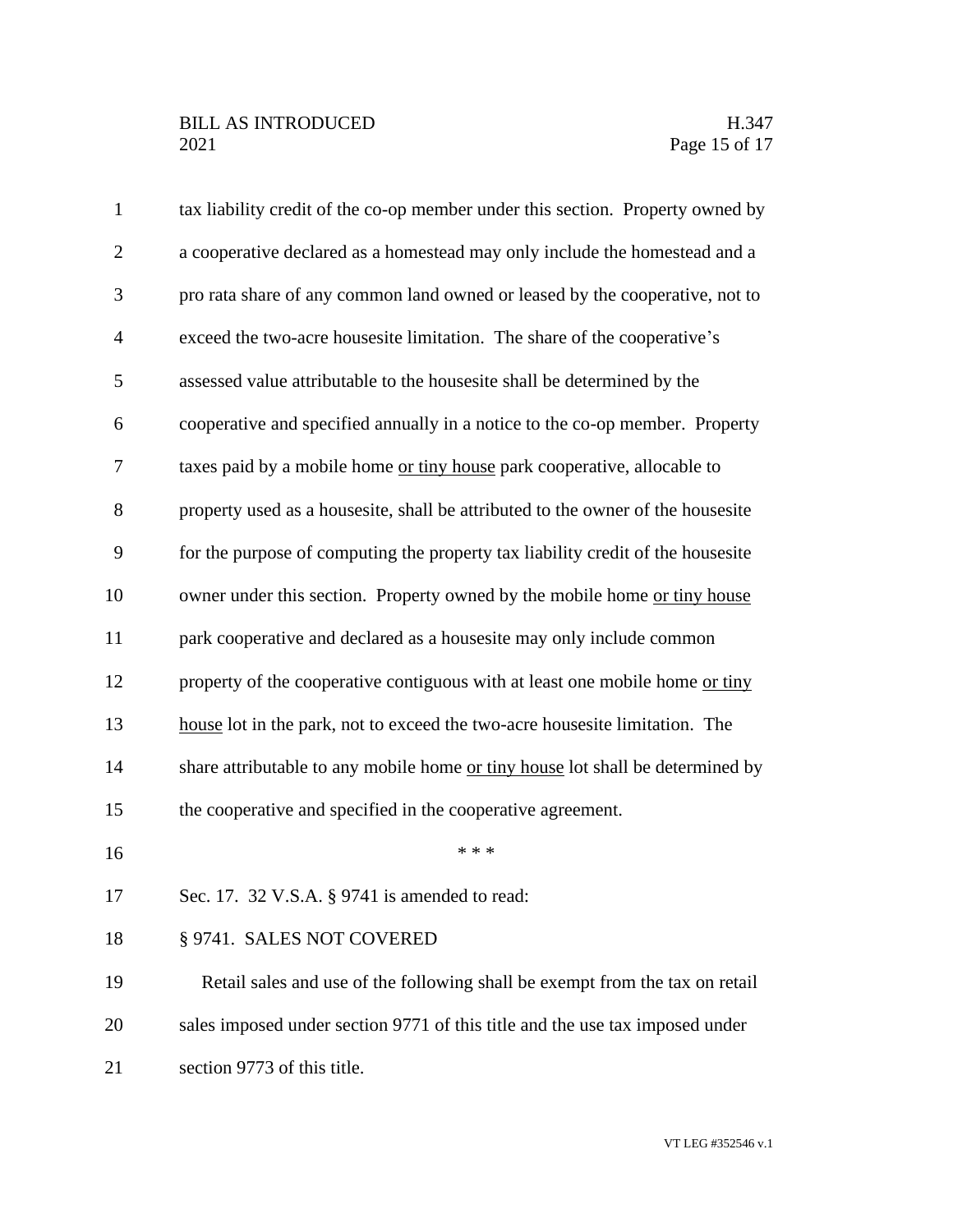| $\mathbf{1}$   | * * *                                                                              |
|----------------|------------------------------------------------------------------------------------|
| $\overline{2}$ | (32) Forty percent of the receipts from sales of mobile homes, as defined          |
| 3              | in 9 V.S.A. § 2601, tiny houses as defined in 20 V.S.A. § 2731, and modular        |
| $\overline{4}$ | housing, when they are sold as tangible personal property.                         |
| 5              | * * *                                                                              |
| 6              | Sec. 18. 32 V.S.A. § 10002(n) is amended to read:                                  |
| 7              | (n) Also excluded from the definition of "land" is the land comprising a           |
| 8              | mobile home or tiny house park that is transferred in a single purchase to a       |
| 9              | group composed of a majority of the mobile home or tiny house park                 |
| 10             | leaseholders, as defined in 10 V.S.A. $\S$ 6242(a), or to a nonprofit organization |
| 11             | that represents such a group.                                                      |
| 12             | Sec. 19. CONFORMING REVISIONS                                                      |
| 13             | When preparing the Vermont Statutes Annotated for publication, the Office          |
| 14             | of Legislative Counsel shall make the following revisions throughout Title 32      |
| 15             | as needed for consistency with Sec. 8 of this act:                                 |
| 16             | (1) substitute "a mobile home or a tiny house as defined in 20 V.S.A.              |
| 17             | § 2731" for "a mobile home"; and                                                   |
| 18             | (2) revisions that are substantially similar to those described in                 |
| 19             | subdivision $(1)$ of this section.                                                 |